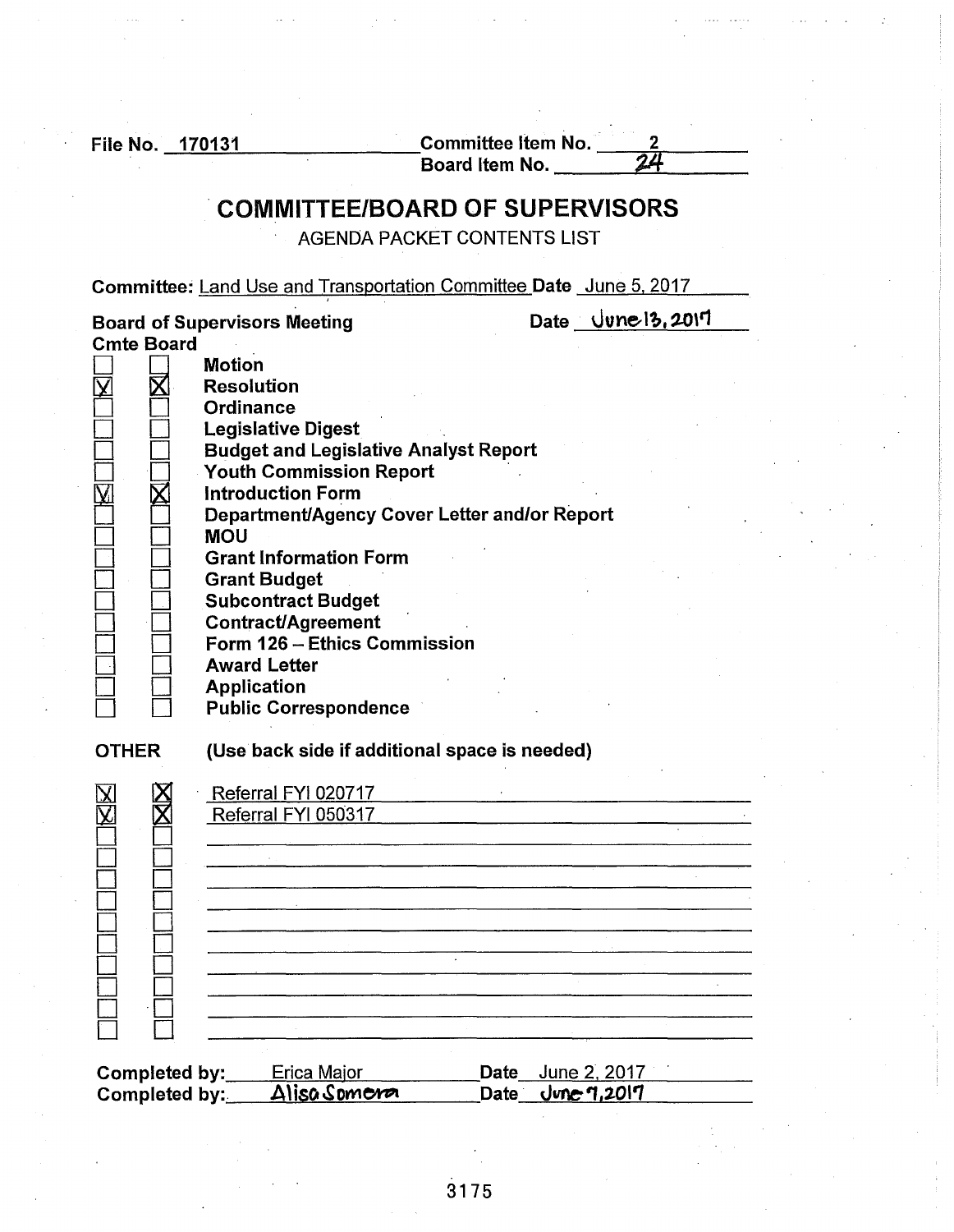#### AMENDED IN COMMITTEE FILE NO. 170131 6/5/2017 RESOLUTION NO.

1 [Establishment of Compton's Transgender Cultural District]

3 · Resolution establishing the Compton's Transgender Cultural District with the 4 **intent of commemorating historical sites, preserving existing spaces, and**  $5$   $\parallel$  planning for vibrant communities that are Transgender, Gender-variant, Intersex, 6 Lesbian, Gay, and Bisexual affirming.

8 WHEREAS, The Board of Supervisors intends to establish the Compton's 9 Transgender Cultural District ("District"), whose boundaries are defined as the north 10 **I** side of Market Street between Taylor Street and Jones Street, to the south side of Ellis 11 Street between Mason Street and Taylor Street, and the north side of Ellis Street 12 | between Taylor Street and Jones Street as well as the 6th Street corridor (on both 13 Sides) between Market Street and Howard Street; and

14 WHEREAS, The National Park Service LGBTQ Initiative recognized multiple 15 Sites in the Compton's Transgender Cultural District as having significant historical 16 | value including 101 Taylor, the site of the Compton's Cafeteria Riots in August 1966, 17 | "one of the earliest examples of Transgender push back against police repression," and 18 | marking the beginning of a nationwide Transgender, Gender-variant, Intersex, Lesbian, 19. Gay, and Bisexual (TGILGB) civil rights movement; and

20 WHEREAS, At its November 18, 2015 hearing, the San Francisco Historic 21 | Preservation Commission adopted the Citywide LGBTQ Historic Context Statement 22 | ("Statement") describing and uncovering the rich and multi-layered TGILGB history of 23 **the Tenderloin and Mid-Market area; and** 

24 II WHEREAS, The Statement described the first Gay affirming march in San 25 | Francisco, known as Gay Freedom Day Parade, walked down Polk Street, in 1970, and

Supervisors Kim; Peskin, Ronen, Safai, Sheehy BOARD OF SUPERVISORS

Page 1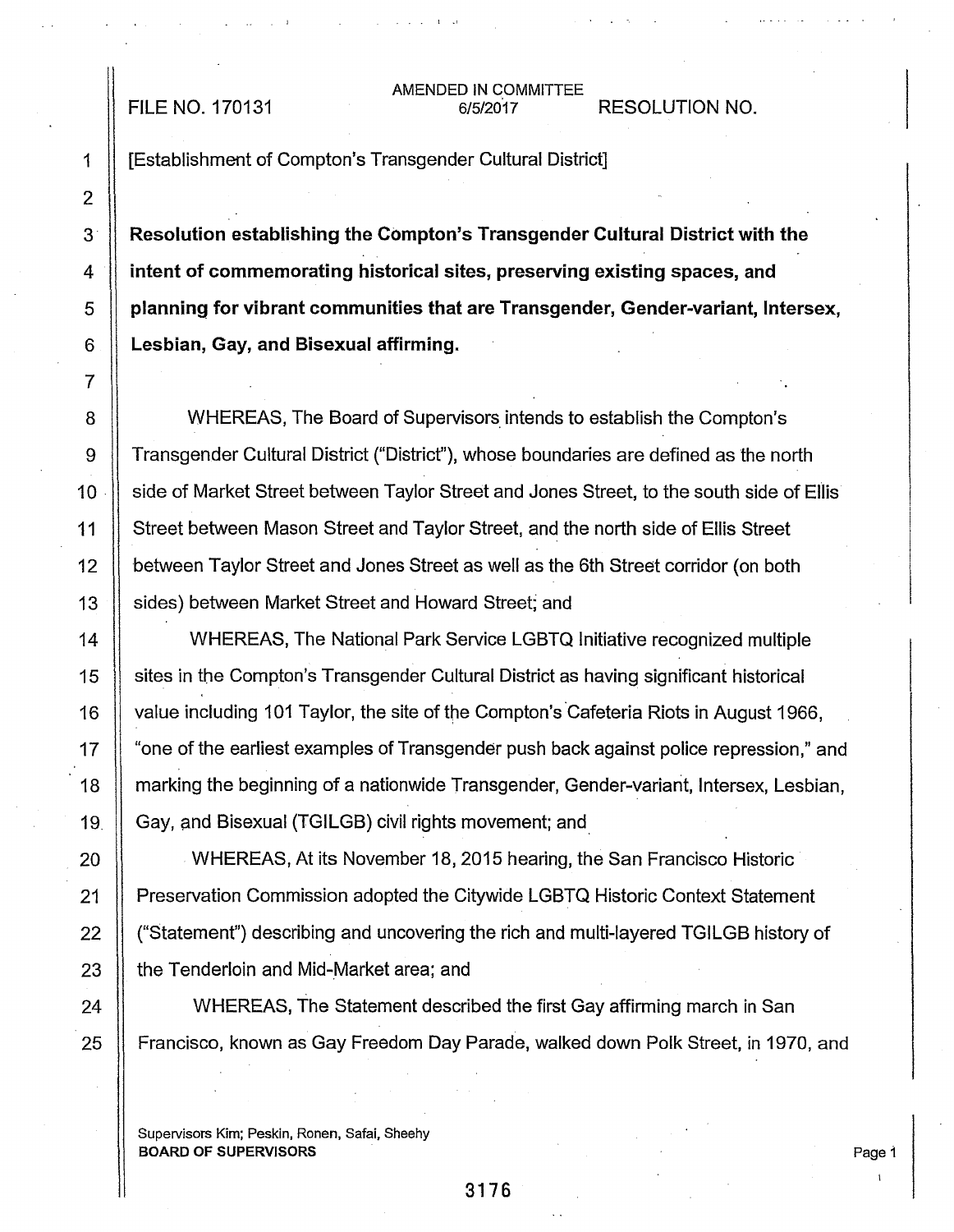1  $||$  the latest incarnation, the San Francisco Pride Celebration, currently marches down 2 Market Street, through parts of the District; and

3 WHEREAS, The Statement outlined the rich history of the Tenderloin and Mid-4 | Market area including having been the site of some of the first lectures on 5 **H** homosexuality by anarchist Emma Goldman in 1899 at 117 Turk Street; the first and 6 | largest public gathering of lesbians at the Hotel Whitcomb at 1231 Market Street; and 7 the first public discussion on parenting for both gay men and lesbians at Glide Memorial 8 | Church at 441 Ellis Street in 1966; and

9 10 WHEREAS, The TGILGB community has frequently relied on night-life spaces as 10 | centers of community-building and the Tenderloin and Mid-Market area have been the 11 hub of gay nightlife from the 1920s to the present, and the Statement and local 12  $\parallel$  historians have identified several past and present theaters, bars, cafes, and clubs, 13 | including: The Old Crow at 962 Market Street; Silver Rail at 974 Market Street; 14 | Gangway at 841 Larkin Street; Aunt Charlie's at 133 Turk Street; Tait's Café at 44 Ellis 15 <sup>1</sup> Street; Why Not at 517 Ellis Street; Gilded Cage at 126 Ellis Street; Peter Pan at 30 16 Mason Street; Rocket Club at 230 Turk Street; Blue and Gold at 136 Turk Street ; Club 17 | Turkish Baths at 132 Turk Street; Streets of Paris at 54 Mason Street; Frolic Room at . 18  $\,$  141 Mason Street; Donut Palace at 1019 Market Street; Deco Lounge at 510 Larkin 19 Street; Tea Room Theatre at 154 Eddy Street; Queen Mary's Pub at 133 Turk Street; 20 | Strand Theater at 1051 Market Street; Jackson's Bar and Grill at 118 Jones street; 21 | Crystal Bowl at 1032 Market Street; 1228 Club at 1228 Sutter Street; Kip's Bar at 70 22 | Eddy Street; Tay-Bush Inn at 900 Bush Street; 585 Club at 585 Post Street; and the 23 | Rocket Club at 236 Leavenworth Street, as well as The Doggie Diner; The Hillard; The 24 Sound of Music; Rossi's and The Chukker Club which were central meeting spaces for 25 **the Transgender community; and** 

Supervisors Kim; Peskin, Ronen, Safai, Sheehy BOARD OF SUPERVISORS

Page<sup>2</sup>

 $\mathsf{I}$  $\left| . \right|$ i .  $\vert$ I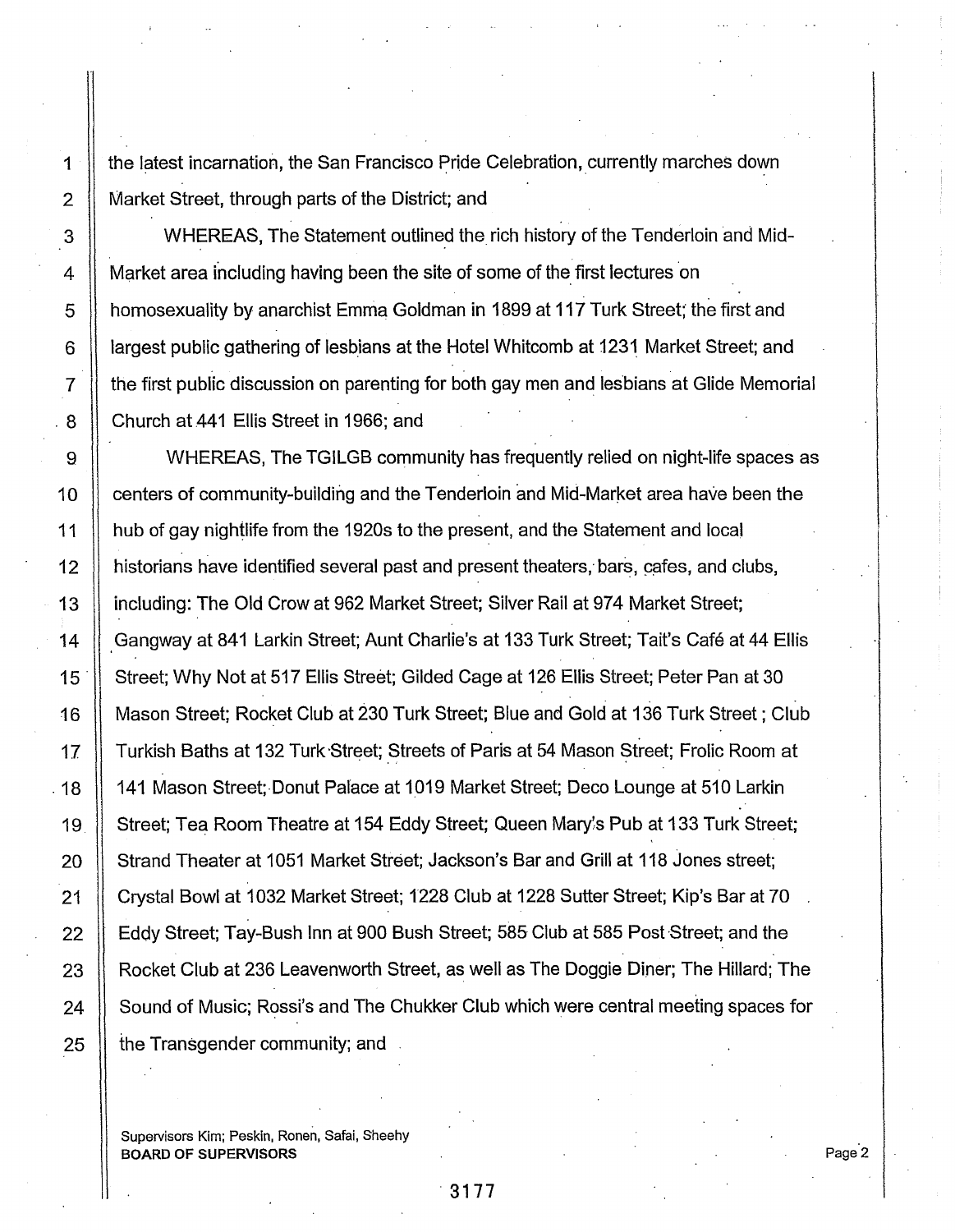1 | WHEREAS, The Tenderloin and Mid-Market area was the site of literary 2 **ignostration and freedom, and also hosted the Adonis bookstore at 348 Ellis Street as**  $3$   $\parallel$  one of the first gay bookstores in the nation; and

. *i* ! •

4 WHEREAS, The Tenderloin and Mid-Market area became a nucleus of social 5 Services directed at TGILGB people including the Tenderloin Clinic at 251 Hyde Street, 6  $\parallel$  which provided services to gay San Franciscans in the 1980s, the Tenderloin AIDS 7  $\parallel$  Network at 200 Golden Gate Avenue, and the Janus Information Facility at 681 Ellis 8 Street, which supported Female to Male ("FTM") medical transitions; the National · 9 Transsexual Counseling Unit on Golden Gate between Leavenworth and Jones, which 10 | operated the first peer-run drop in trans counseling service in the world, funded by 11 Transgender industrialist and philanthropist Reed Erickson; the Helping' Hands Center, 12 | home to Gay Activist Alliance, Lavender Panthers, and various trans centered social 13 Services for neighborhood residents; Glide Memorial Methodist Church, who ministered 14 to LGBT people, particularly youth, and where many important organizations were 15 II founded and efforts established, including: the queer street youth organization 16 Vanguard; the first Transgender support group called Conversion Our Goal; the 17 | organization that became the Central City Anti-Poverty District; the first Christian 18 | ecumenical organization to address LGBT issues called The Council on the Religion 19 and the Homosexual; Citizen's Watch, a queer-led police-monitoring group; as well as 20 **the offices of Del Martin and Phyllis Lyon; and** 

21 WHEREAS, Many TGILGB persons, specifically Transgender and Gender-22 | variant individuals, faced and continue to face discrimination in accessing housing, and 23 the Tenderloin was and is a refuge, specifically SRO (Residential Hotels) housing stock 24 | such as the El Rosa Hotel at 166 Turk Street; The Camelot Hotel on Turk; The Hyland 25 | Hotel at 101 Taylor; The Bijou at Turk and Mason and The Ambassador Hotel, that in

Supervisors Kim; Peskin, Ronen, Safai, Sheehy BOARD OF SUPERVISORS

Page 3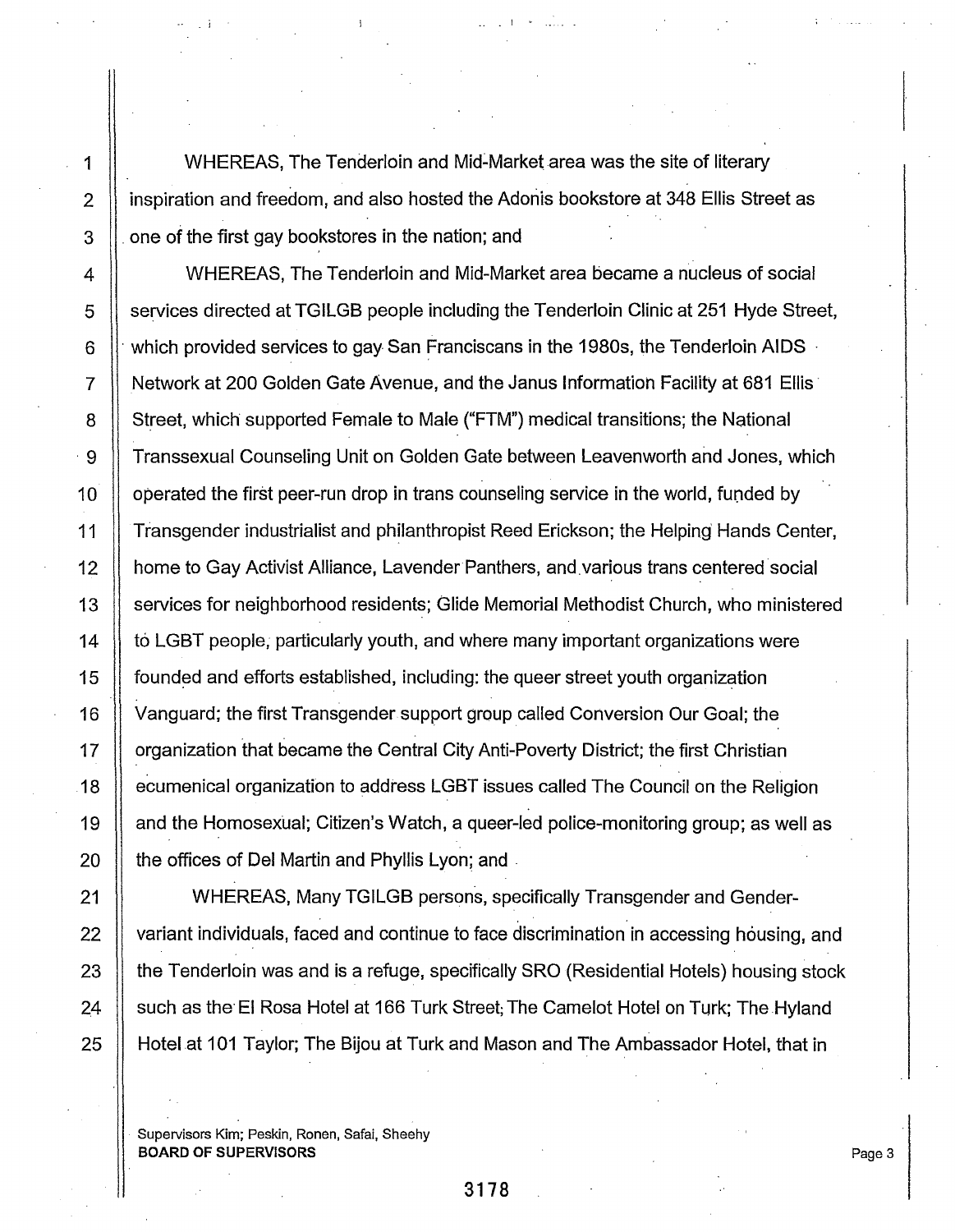1 | the 1960s rented to Transgender women; and

2 Solution 2 WHEREAS, Today there is a vibrant TGILGB community, in the Tenderloin and 3 Mid-Market area, and in specific Transgender women, who consider the Tenderloin the 4 | last place of refuge; and

5 WHEREAS, According to the 2015 San Francisco Homeless Point-In-Time Count 6 . Report and Survey, 29% of all homeless people are TGILGB, many of whom are on the 7 Streets in and around the District and transition into low-income hotels in the District;  $8$  || and

9 WHEREAS, The Trump administration has a complete disregard for the lives and 10 safety of the TGILGB community, and in particular Transgender women, and has 11 | recently instructed the Department of Justice and the Department of Education to 12 withdraw guidance to schools receiving federal funds to interpret Title IX as a protection 13 | against discrimination based on gender identity and expression; and

14 WHEREAS, The Board wishes to memorialize the whole history of the Tenderloin 15 and Mid-Market area, acknowledging the District within the aforementioned boundaries 16  $\parallel$  seeks to create a vibrant, safe, and supportive neighborhood for the Transgender 17 | community particularly trans women of color; and

18 WHEREAS, Under the direction of the Board of Supervisors, the Planning 19 Department and the Mayor's Office of Economic and Workforce Development are 20 | currently engaged in the development of a Citywide LGBTQ Cultural Heritage Strategy 21 with members of the LGBTQ community, including the TGILGB community; now, 22  $\parallel$  therefore, be it

23 || RESOLVED, That the Board of Supervisors of the City and County of San 24 | Francisco establishes the District to preserve and further develop the Tenderloin and 25 Mid-Market area's past, present, and future manifestation of TGILGB communities and

Supervisors Kim; Peskin, Ronen, Safai, Sheehy BOARD OF SUPERVISORS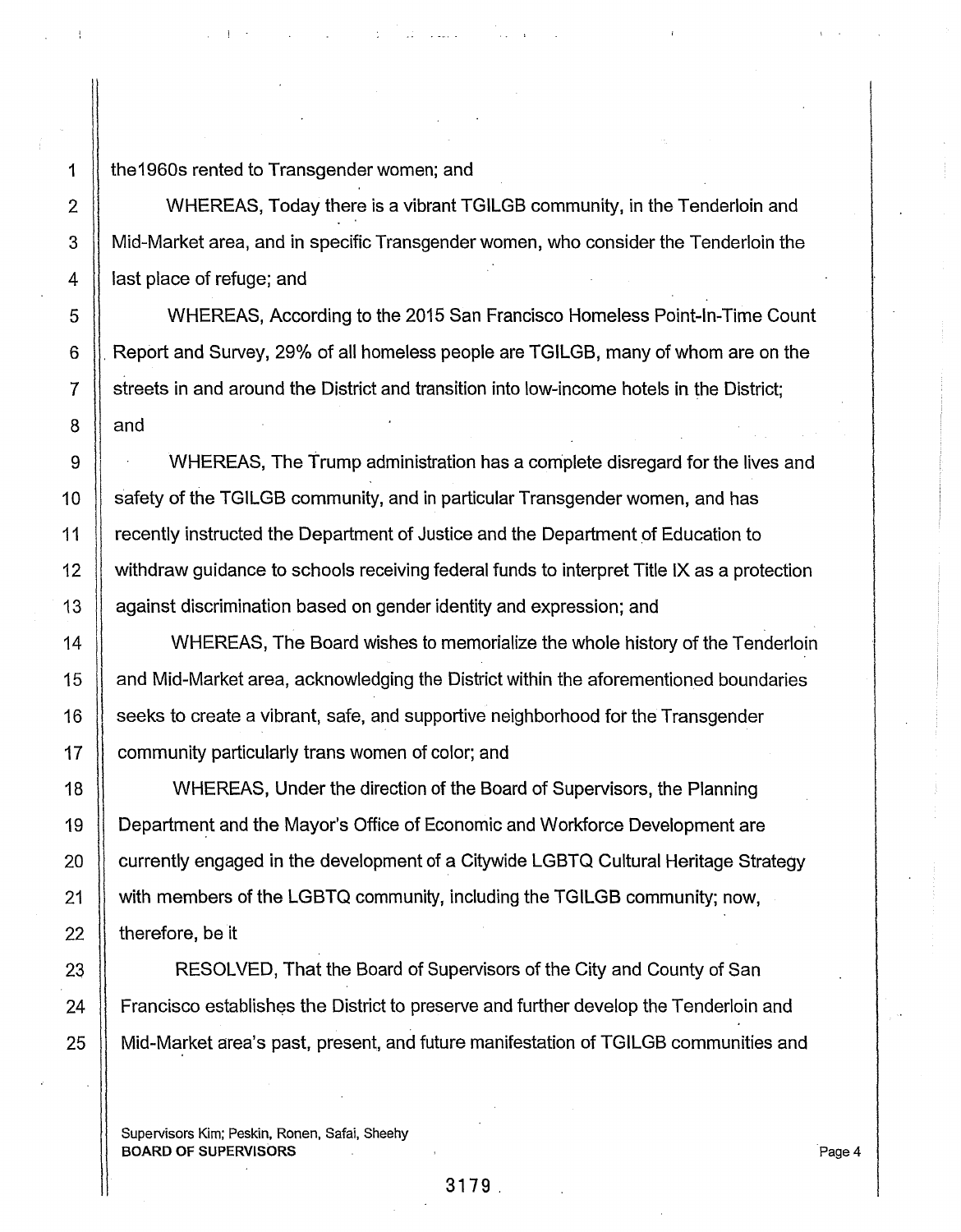1 resources, recognize the historical and present contributions of the community and 2 | neighborhood, and to specifically stabilize TGILGB residents and their housing, artists 3  $\parallel$  and performing arts institutions, businesses and community-serving institutions; and, be

. I '

5 Supersity FURTHER RESOLVED, That the Board of Supervisors urges the Planning 6 Department ensure that the TLGB community is adequately represented in the LGBTQ 7 Cultural Heritage strategy participants, and through the District working group to  $8$   $\parallel$  establish a District working group consisting of members of the community 9 representation in the following sectors: residents, historical preservationists, arts and 10 | cultural workers, small business owners and employees, club promoters and nightlife 11 | experts, housing and tenant advocates, TGILGB advocates, land use, social and health 12 Services, and City department and other local agency staff, to develop a strategic 13 implementation plan to set policies that promote community development and 14 Stabilization, and increase the presence and visibility of the District; and, be it

15 FURTHER RESOLVED, That this Resolution does not mandate the creation of a 16 | working group and, if the Departments choose to create the working group, the Board of 17 | Supervisors will not appoint its members and the working group will not be subject to 18 **the requirements set forth in Board of Supervisors Rules of Order 2.21; and, be it** 

19 FURTHER RESOLVED, That if the Departments create a working group, as 20 **described in this Resolution, the Board of Supervisors anticipates that the working** 21 | group will be an advisory body subject to the requirements of the Sunshine Ordinance 22  $\parallel$  and the Brown Act; and, be it

23 **FURTHER RESOLVED, That other City departments and other bodies may be**  $24$   $\parallel$  requested to be part of the strategic planning of the District, including but not limited to: 25 | the Historic Preservation Commission; the Office of Economic Workforce Development;

Supervisors Kim; Peskin, Ronen, Safai, Sheehy BOARD OF SUPERVISORS

Page 5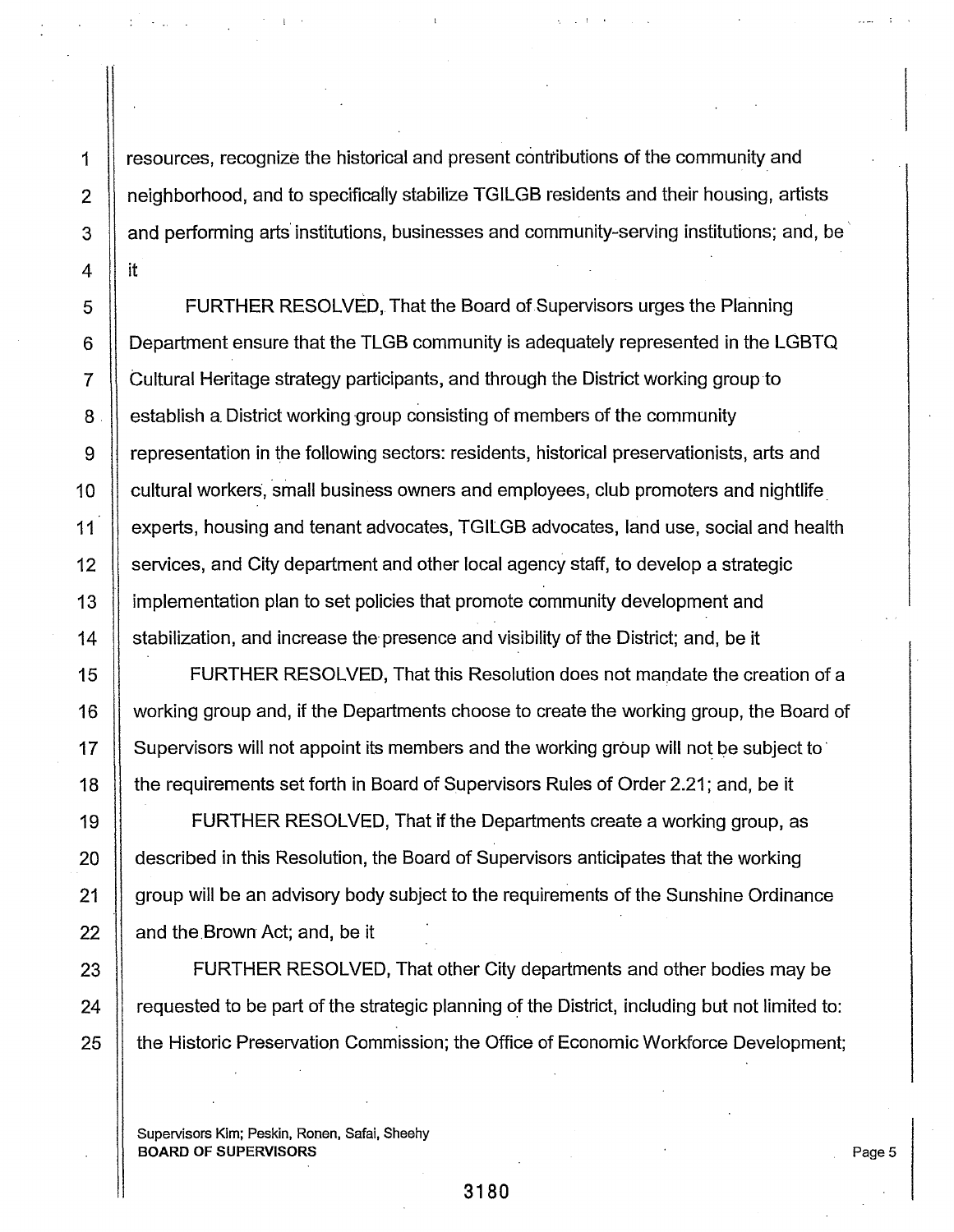1 | Mayor's Office of Housing and Community Development; Department of Public Health; 2 | Department of Homelessness and Supportive Housing; Small Business Commission; 3 | Arts Commission; Department of Human Services; Department of Aging and Adult 4 | Services; Department of Children, Youth and their Families; Office of Community 5 | Investment and Infrastructure; Department of Building Inspection, Department of Public 6 Works; Entertainment Commission, and Recreation and Park Department, and, be it

7 | FURTHER RESOLVED, That the Board urges that the strategic plan for the 8 Compton's Transgender Cultural District be developed and included in the LGBTQ 9 Cultural Heritage Strategy, in conjunction from the above listed government bodies and be submitted to the. Planning Commission and Board of Supervisors by the Spring of 2018; and, be it

12 | FURTHER RESOLVED, That the Board commends the effort of the TGILGB 13 | community in working towards the creation of the Compton's Cultural District that will 14 | contribute to the well-being of the TGILGB community in the City and County of San 15 Francisco.

10

11

16

17

18

19

20

21

22

23

24

25

 $\cdot$  |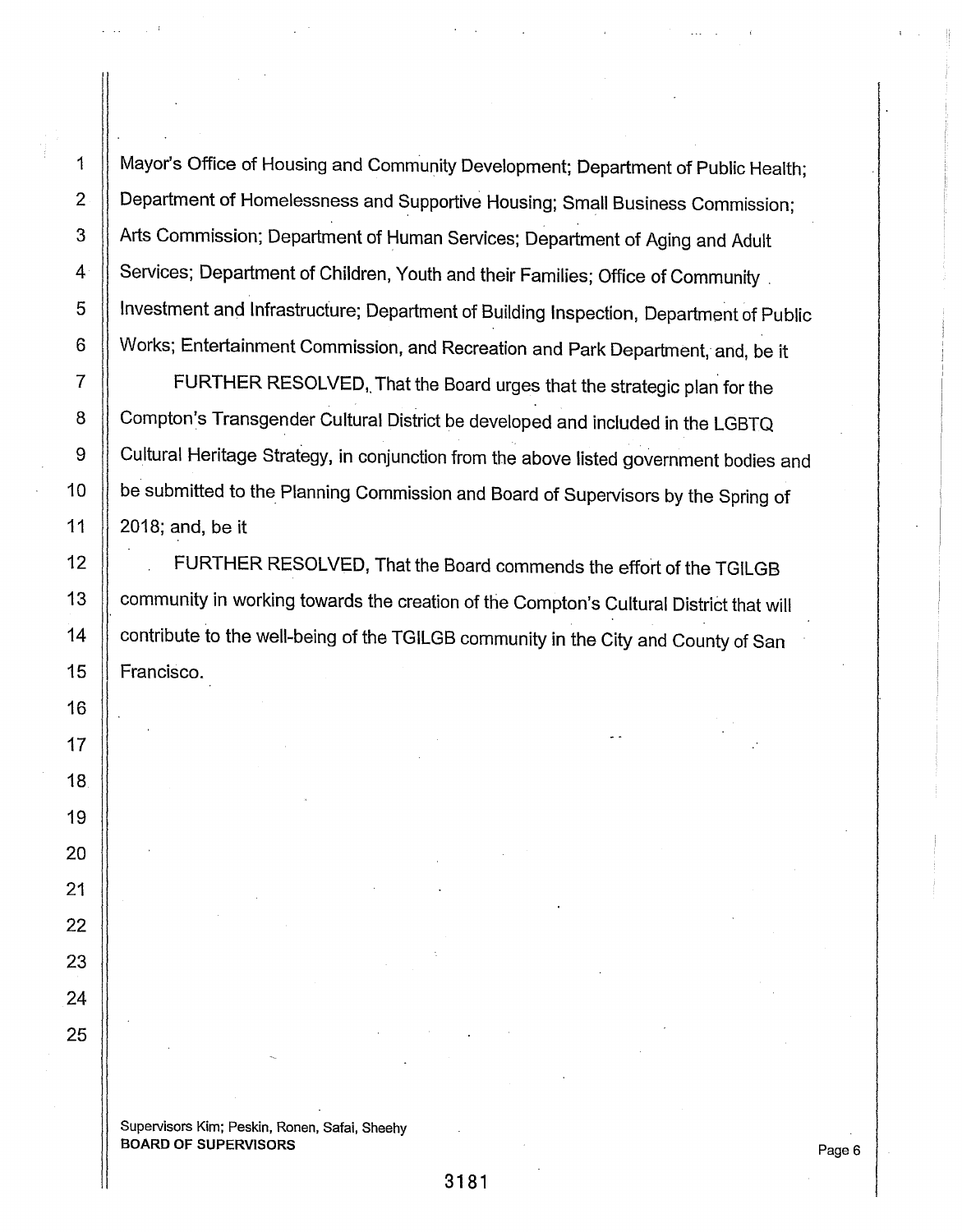

City Hall 1 Dr. Carlton B. Goodlett Place, Room 244 San Francisco 94102-4689 Tel. No. 554-5184 Fax No. 554-5163 TDD/TTY No. 554-5227

# **MEMORANDUM**

TO:

BOARD of SUPERVISORS

John Rahaim, Director, Planning Department Sheryl Evans Davis, Director, Human Rights Commission Todd Rufo, Director, Office of Economic and Workforce Development Jonas lonin, Commission Secretary, Historic Preservation Commission Olson Lee, Director, Mayor's Office of Housing and Community Development Barbara A. Garcia, Director, Department of Public Health Jeff Kositsky, Director, Department of Homelessness and Supportive Housing Shireen McSpadden, Executive Director, Aging and Adult Services Commission Regina Dick-Endrizzi, Director, Small Business Commission Tom DeCaigny, Director of Cultural Affairs, Arts Commission Susan Pontious, Director of Public Art Program, Arts Commission Trent Rhorer, Executive Director, Human Services Agency Maria Su, Director, Department of Children, Youth and Their Families Nadia Sesay, Interim Executive Director, Office of Community Investment and Infrastructure Tom Hui, Director, Department of Building Inspection Mohammed Nuru, Director, Public Works Jocelyn Kane, Executive Director, Entertainment Commission Phil Ginsburg, General Manager, Recreation and Parks Department

FROM: N Alisa Somera, Legislative Deputy Director Land Use and Transportation Committee

DATE: May 3, 2017

SUBJECT: LEGISLATION INTRODUCED

The Board of Supervisors' Land Use and Transportation Committee has received the following substitute legislation, introduced by Supervisor Kim on April 25, 2017:

File No. 170131-2

Resolution establishing the Compton's Transgender Cultural District with the intent of commemorating historical sites, preserving existing spaces, and planning for vibrant communities that are Transgender, Gender-variant, lntersex, Lesbian, Gay, and Bisexual affirming.

If you have comments or reports to be included with the file, please forward them to me at the Board of Supervisors, City Hall, Room 244, 1 Dr. Carlton B. Goodlett Place, San Francisco, CA 94102 or by email at: alisa.somera@sfgov.org.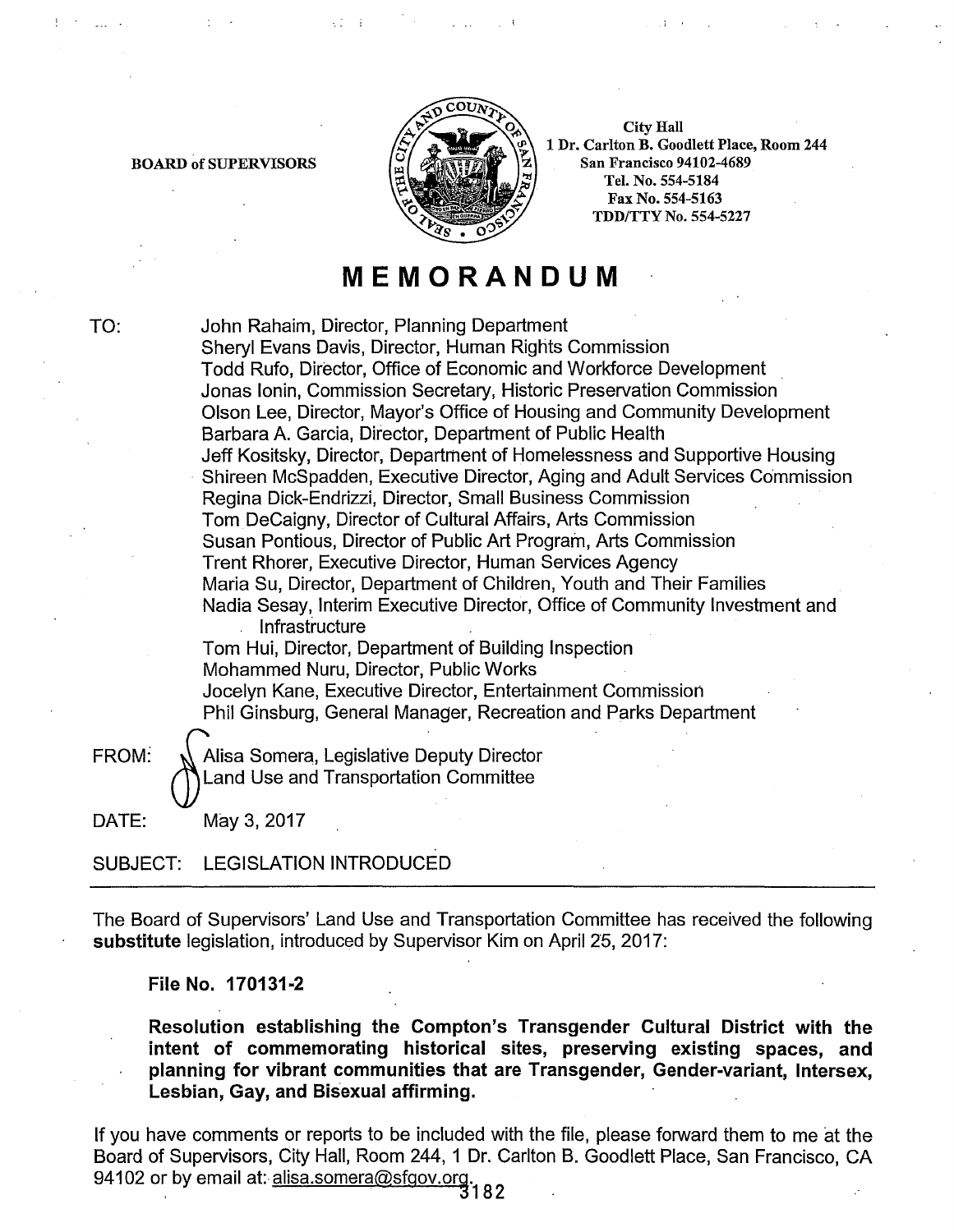#### FYI Referral: BOS File No. 170131-... May 3, 2017 **Page 2**

c: Scott Sanchez, Planning Department I Historic Preservation Commission Lisa Gibson, Planning Department / Historic Preservation Commission AnMarie Rodgers, Planning Department / Historic Preservation Commission Aaron Starr, Planning Department Joy Navarrete, Planning Department / Historic Preservation Commission Jeanie Poling, Planning Department Ken Rich, Office of Economic and Workforce Development Lisa Pagan, Office of Economic and Workforce Development John Rahaim, Historic Preservation Commission Tim Frye, Historic Preservation Commission Andrea Ruiz-Esquide, Historic Preservation Commission Georgia Powell, Historic Preservation Commission Eugene Flannery, Mayor's Office of Housing and Community Development Kate Hartley, Mayor's Office of Housing and Community Development Greg Wagner, Department of Public Health Colleen Chawla, Department of Public Health Bridget Badasow, Aging and Adult Services Commission Menaka Mahajan, Small Business Commission Rebekah Krell, Arts Commission Sharon Page Ritchie, Arts Commission Krista Ballard, Human Services Agency William Strawn, Department of Building Inspection Carolyn Jayin, Department of Building Inspection Frank Lee, Public Works John Thomas, Public Works Lena Liu, Public Works Crystal Stewart, Entertainment Commission Sarah Madland, Recreation and Parks Department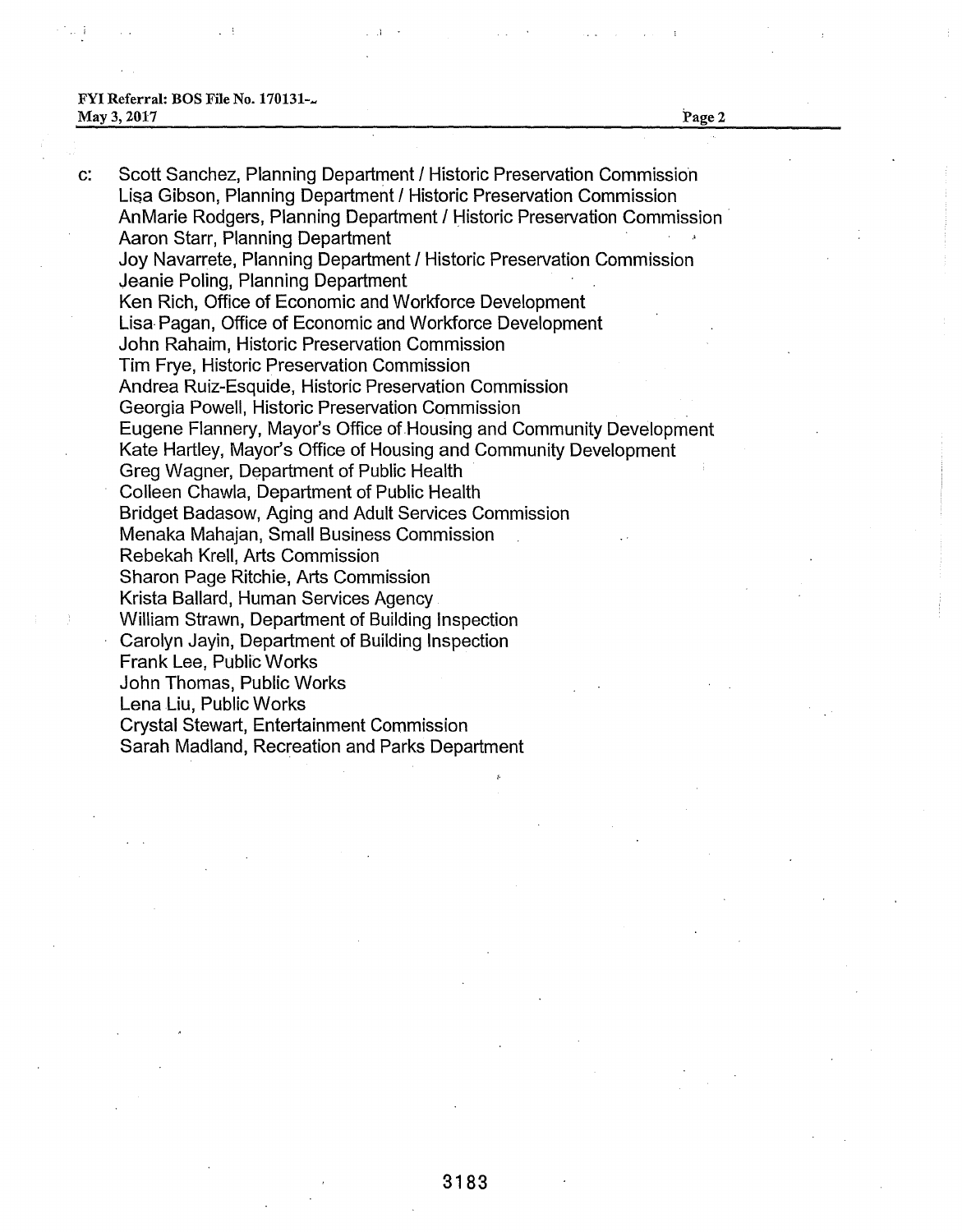

City Hall 1 Dr. Carlton B. Goodlett Place, Room 244 San Francisco 94102-4689 Tel. No. 554-5184 Fax No. 554-5163 TDD/TTY No. 554-5227

## **MEMORANDUM**

TO: John Rahaim, Director, Planning Department

Sheryl Evans Davis, Director, Human Rights Commission Todd Rufo, Director, Office of Economic and Workforce Development Jonas lonin, Commission Secretary, Historic Preservation Commission Olson Lee, Director, Mayor's Office of Housing and Community Development

Barbara A. Garcia, Director, Department of Public Health

Jeff Kositsky, Director, Department of Homelessness and Supportive **Housing** 

Shireen McSpadden, Executive Director, Aging and Adult Services Commission

Regina Dick-Endrizzi, Director, Small Business Commission Tom DeCaigny, Director of Cultural Affairs, Arts Commission Susan Pontious, Director of Public Art Program, Arts Commission Trent Rhorer, Executive Director, Human Services Agency Maria Su, Director, Department of Children, Youth and Their Families Nadia Sesay, Interim Executive Director, Office of Community Investment and Infrastructure

Tom Hui, Director, Department of Building Inspection Mohammed Nuru, Director, Public Works

Jocelyn Kane, Executive Director, Entertainment Commission Phil Ginsburg, General Manager, Recreation and Parks Department

FROM:  $\frac{\mathcal{V}}{\mathcal{V}^{\mathcal{N}}}$  Alisa Somera, Legislative Deputy Director Land Use and Transportation Committee

DATE: February 6, 2017

BOARD of SUPERVISORS

SUBJECT: LEGISLATION INTRODUCED

The Board of Supervisors' Land Use and Transportation Committee has received the following proposed legislation, introduced by Supervisor Kim on January 31, 2017:

**File No. 170131** 

**Resolution establishing the Compton's Cultural District with the intent of** 

**3184**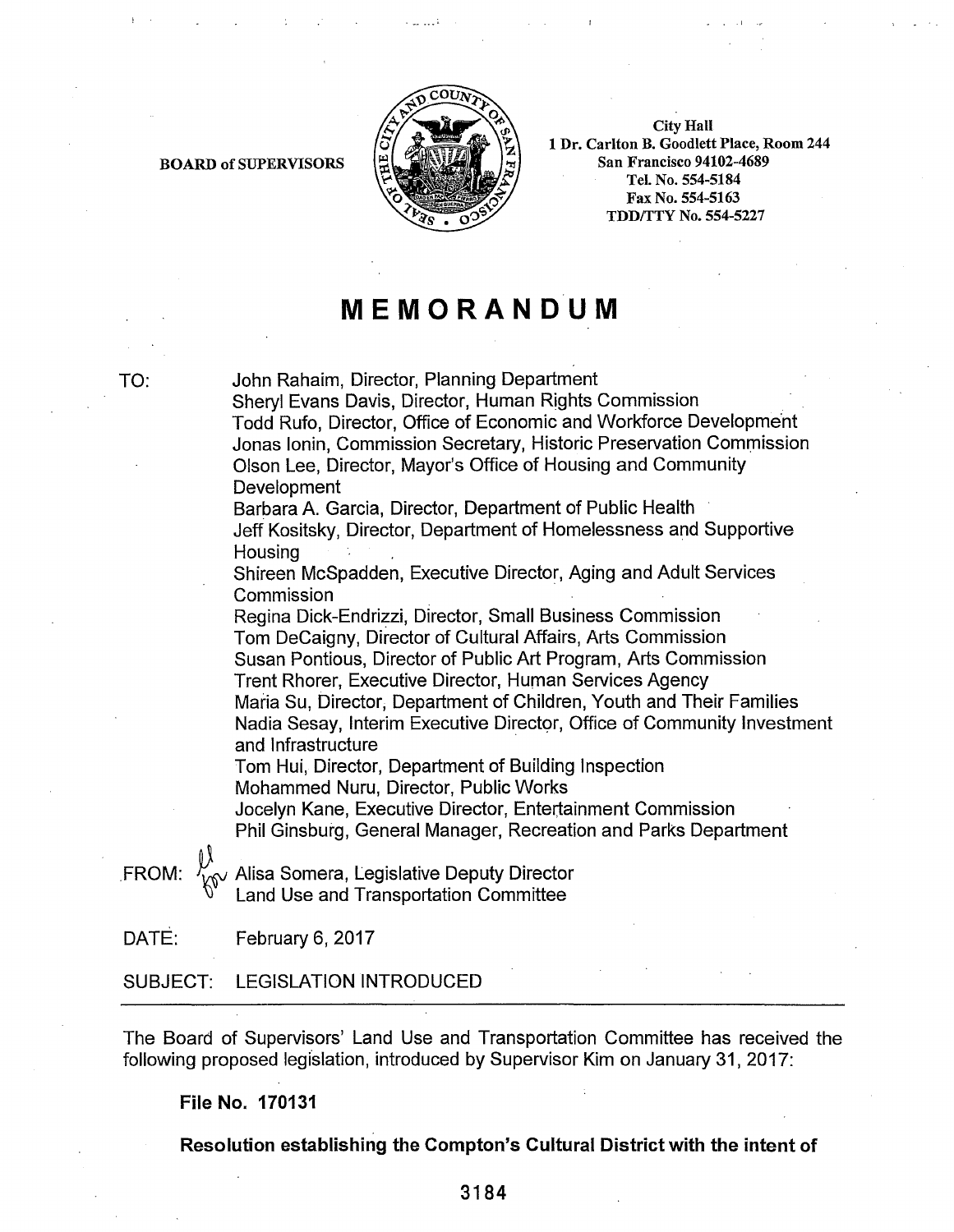commemorating historical sites, preserving existing spaces, and planning for vibrant communities that are TGILGB (Transgender, Gender-variant, lntersex, Lesbian, Gay, and Bisexual) affirming. ·

If you have comments or reports to be included with the file, please forward them to me at the Board of Supervisors, City Hall, Room 244, 1 Dr. Carlton B. Goodlett Place, San Francisco, CA 94102 or by email at: alisa.somera@sfgov.org.

c: Scott Sanchez, Planning Department I Historic Preservation Commission Lisa Gibson, Planning Department I Historic Preservation Commission AnMarie Rodgers, Planning Department I Historic Preservation Commission Aaron Starr, Planning Department Joy Navarrete, Planning Department I Historic Preservation Commission Jeanie Poling, Planning Department Ken Rich, Office of Economic and Workforce Development Lisa Pagan, Office of Economic and Workforce Development John Rahaim, Historic Preservation Commission Tim Frye, Historic Preservation Commission Andrea Ruiz-Esquide, Historic Preservation Commission Georgia Powell, Historic Preservation Commission Eugene Flannery, Mayor's Office of Housing and Community Development Kate Hartley, Mayor's Office of Housing and Community Development Greg Wagner, Department of Public Health Colleen Chawla, Department of Public Health Bridget Badasow, Aging and Adult Services Commission Menaka Mahajan, Small Business Commission Rebekah Krell, Arts Commission Sharon Page Ritchie, Arts Commission Krista Ballard, Human Services Agency William Strawn, Department of Building Inspection Carolyn Jayin, Department of Building Inspection Frank Lee, Public Works John Thomas, Public Works Lena Liu, Public Works Crystal Stewart, Entertainment Commission Sarah Madland, Recreation and Parks Department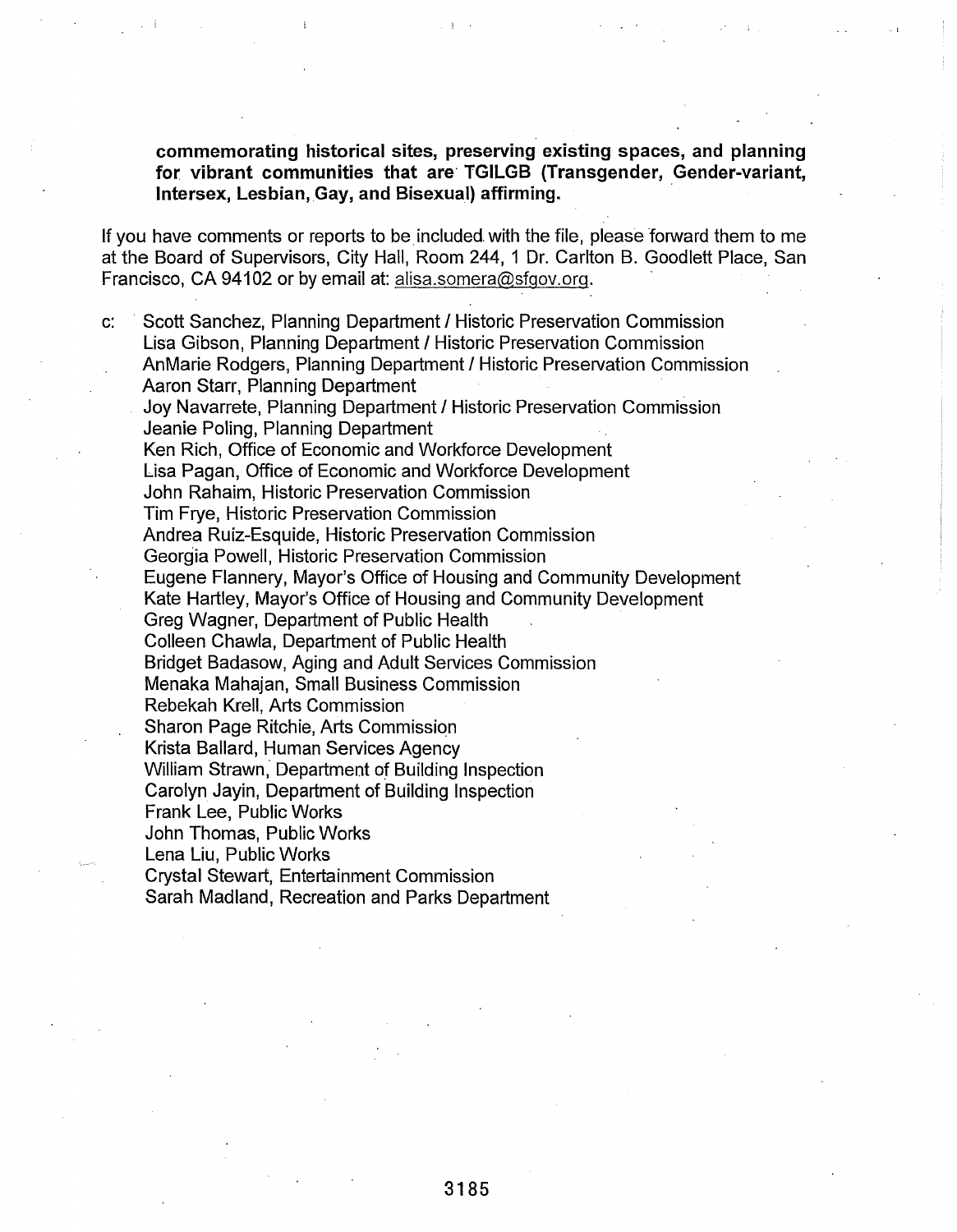|           | Print Form                                                                                                                                                                                                                                                       |  |  |  |  |
|-----------|------------------------------------------------------------------------------------------------------------------------------------------------------------------------------------------------------------------------------------------------------------------|--|--|--|--|
|           | <b>Introduction Form.</b><br>150R <sub>5</sub><br>By a Member of the Board of Supervisors or the Mayor <sup>S</sup> AN FRANCISCO                                                                                                                                 |  |  |  |  |
|           | $2017$ APR $25$ Pm 4 Time stamp<br>or meeting date<br>I hereby submit the following item for introduction (select only one):                                                                                                                                     |  |  |  |  |
| $\Box$    | 1. For reference to Committee. (An Ordinance, Resolution, Motion, or Charter Amendment)                                                                                                                                                                          |  |  |  |  |
|           | 2. Request for next printed agenda Without Reference to Committee.                                                                                                                                                                                               |  |  |  |  |
|           | 3. Request for hearing on a subject matter at Committee.                                                                                                                                                                                                         |  |  |  |  |
|           | inquires"<br>4. Request for letter beginning "Supervisor                                                                                                                                                                                                         |  |  |  |  |
|           | 5. City Attorney request.                                                                                                                                                                                                                                        |  |  |  |  |
|           | 6. Call File No.<br>from Committee.                                                                                                                                                                                                                              |  |  |  |  |
|           | 7. Budget Analyst request (attach written motion).                                                                                                                                                                                                               |  |  |  |  |
|           | 8. Substitute Legislation File No. 170131                                                                                                                                                                                                                        |  |  |  |  |
|           | 9. Reactivate File No.                                                                                                                                                                                                                                           |  |  |  |  |
|           | 10. Question(s) submitted for Mayoral Appearance before the BOS on                                                                                                                                                                                               |  |  |  |  |
|           | Please check the appropriate boxes. The proposed legislation should be forwarded to the following:<br><b>Small Business Commission</b><br>Youth Commission<br><b>Ethics Commission</b><br>Planning Commission<br><b>Building Inspection Commission</b><br>$\Box$ |  |  |  |  |
|           | Note: For the Imperative Agenda (a resolution not on the printed agenda), use a Imperative Form.                                                                                                                                                                 |  |  |  |  |
|           | Sponsor(s):                                                                                                                                                                                                                                                      |  |  |  |  |
| Kim       |                                                                                                                                                                                                                                                                  |  |  |  |  |
| Subject:  |                                                                                                                                                                                                                                                                  |  |  |  |  |
|           | Establishing the Compton's Transgender Cultural District                                                                                                                                                                                                         |  |  |  |  |
|           |                                                                                                                                                                                                                                                                  |  |  |  |  |
| Attached. | The text is listed below or attached:                                                                                                                                                                                                                            |  |  |  |  |
|           |                                                                                                                                                                                                                                                                  |  |  |  |  |
|           | Signature of Sponsoring Supervisor:                                                                                                                                                                                                                              |  |  |  |  |
|           | For Clerk's Use Only:                                                                                                                                                                                                                                            |  |  |  |  |

 $4\overset{\circ}{\dots}$  . <br> <br> 1

 $\vec{z}$ 

 $\bar{\gamma}$  ,  $\bar{\gamma}$ 

. . . .

 $\bar{A}$